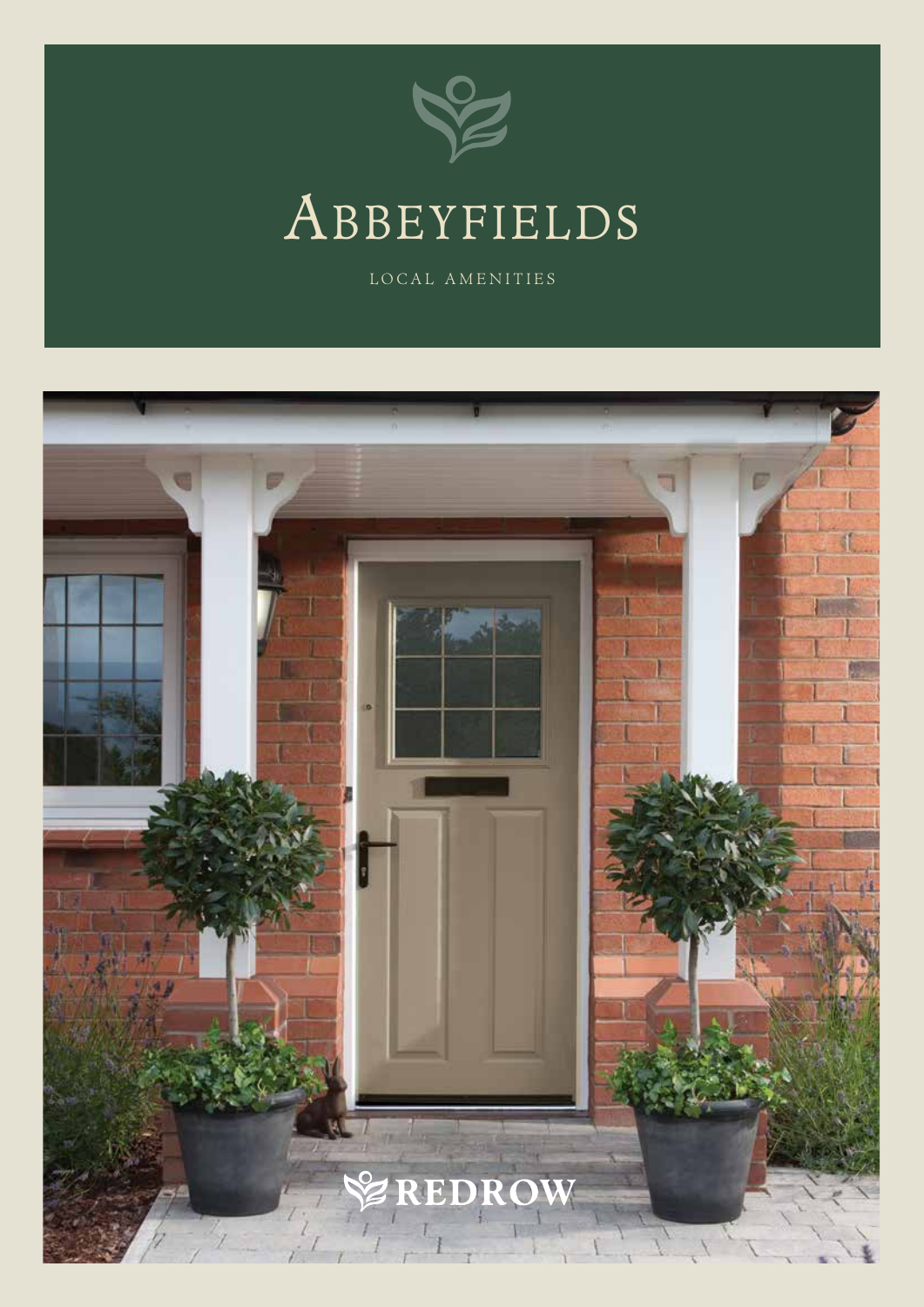#### TRANSPORT

Nearby Sandbach Station has direct trains to Crewe in just ten minutes and Manchester in 42 minutes, with parking at the station. Alternatively, you can drive to Crewe where you'll find ample parking and direct trains to London in just an hour and forty minutes, Liverpool in around 35 minutes and Chester in just 20 minutes

Abbeyfields is just minutes from junction 17 of the M6, opening up the whole of the North West and West Midlands. Crewe is just 6 miles, Northwich 11 miles, Newcastle under Lyme 15 miles and Stoke on Trent 17 miles. For city commuters, Chester is just 26 miles and Manchester just over 30 miles. Manchester Airport is less than half an hour's drive, with motorway virtually door to door.

#### SHOPPING

Sandbach Town Centre has hosted a regular market since the 16th century. Today you'll find a market in town every Thursday, with a farmers' market every second Saturday of the month. The town is also home to a variety of unusual independent shops and stores as well a selection of high street names.

Nearby Crewe offers a far wider choice, with the Victoria Centre and Market Shopping Centre in town and Grand Junction and Heritage retail parks offering an out of town alternative. For a designer bargain, head one junction down the M6 to Freeport Talke. There is a CoOp supermarket close to the development on Middlewich Road, with Aldi and Waitrose supermarkets in Sandbach.

#### SPORT AND LEISURE

Not only does Sandbach offer an excellent choice of sports clubs and facilities, many of them are also very close to Abbeyfields, adding convenience to your choice. The nine holes of Sandbach Golf Course are right on your doorstep, and the facilities of Sandbach Leisure Centre are within easy walking distance. Golfers can also play a full 18 holes at nearby Malkins Bank, to the south of the town.

Enjoying a delightful semi-rural location, just to the west of the charming Cheshire town of Sandbach, and close to a choice of excellent schools, Abbeyfields is the perfect place to set up home with Redrow and raise your family.

Just minutes from the centre of town, and equally close to excellent road and rail links, including the M6, you'll find life here is so convenient. What's more, Sandbach enjoys a sense of community that is hard to find in the modern world, with successful cricket, football and rugby clubs and a real pride in this beautiful, historic slice of Cheshire life.

### Stepping into The Heritage Collection at Abbeyfields is truly like

# COMING HOME



For evening entertainment, you can enjoy a drink and a meal in one of the inns in the ancient town centre, with historic halftimbered pubs centred around the iconic Sandbach Cobbles. Alternatively, head to Crewe, where Phoenix Leisure Park offers a choice of ten-pin bowling or the latest blockbuster cinema releases. The Lyceum Theatre in Crewe is housed in a delightfully ornate Edwardian building that is almost a show in itself.

#### OUT AND ABOUT

For a day out in the countryside, you'll find the Peak District National Park is just a short drive away to the east, offering endless hiking, climbing and other outdoor pursuits. For even more action, the famous thrill rides of Alton Towers are just 30 miles away.

If you'd like to learn something on your day out, head north to Jodrell Bank, the radio telescope made famous by Brian Cox's Star Gazing Live. There's a fascinating visitor centre there, and they host regular events for all ages, including concerts featuring major names. Closer to home, Wheelock Farm has something for all the family, with a play area, tea rooms, farm shop and garden centre.

#### SCHOOLS AND SERVICES

You simply couldn't be better placed for schools, with both Sandbach School, a free school for boys, and Sandbach High School for girls, both within easy walking distance of the development. Younger children can choose between Elworth Hall Primary, Elworth CofE County Primary or Offley Primary, all within easy reach.

GPs can be found less than half a mile away at Ashfields Primary Care Centre in Sandbach (Sat nav CW11 1EQ, call 01270 275050), with dentists available at The Dental Surgery, also in Sandbach (Sat nav CW11 1DH, call 01270 768841).